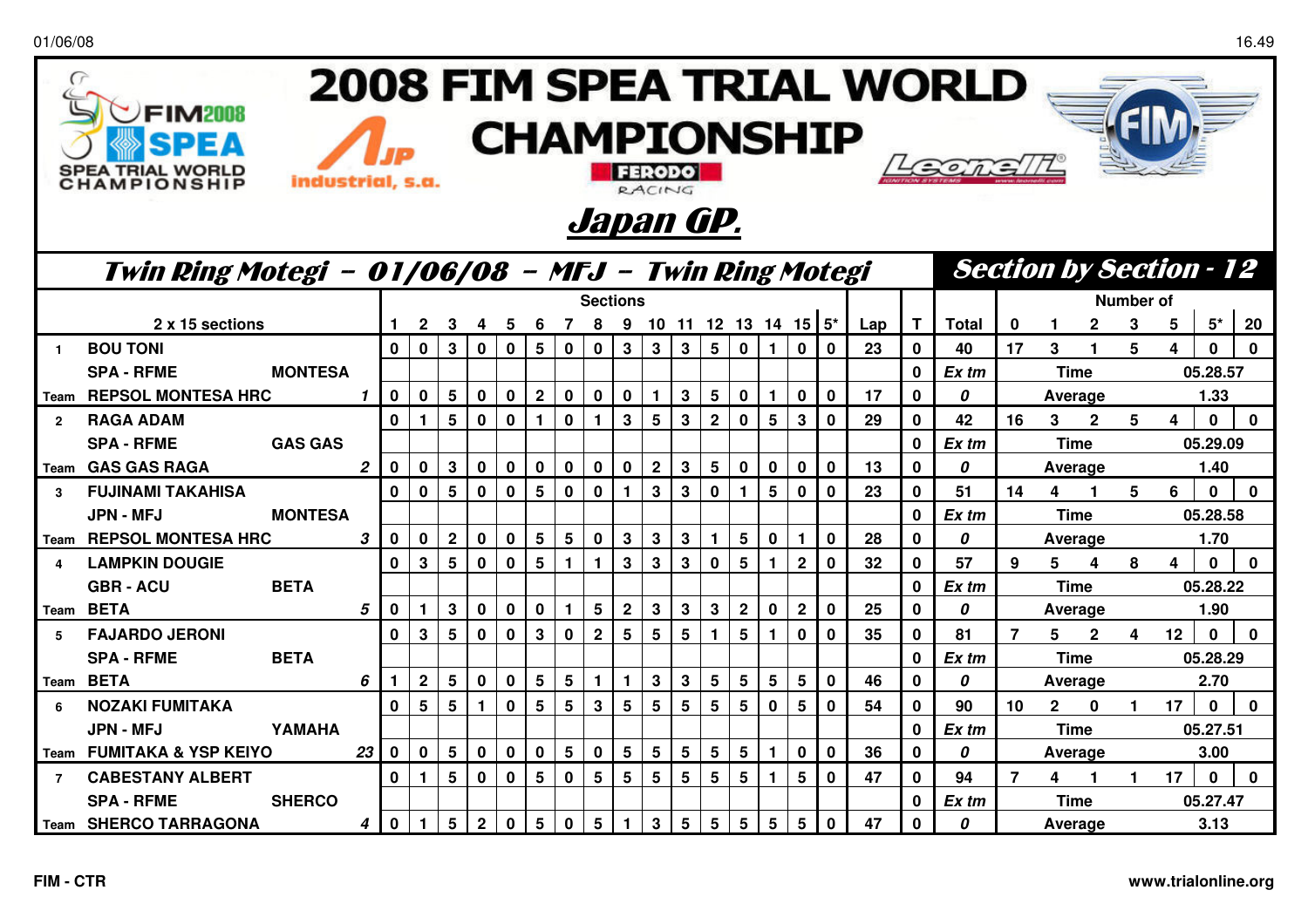| 2008 FIM SPEA TRIAL WORLD<br>FIM2008<br><b>CHAMPIONSHIP</b><br>EA TRIAL WORLD<br>AMPIONSHIP<br>industrial, s.a.<br>RACING<br>Japan GP. |                                 |                                                      |                |                      |                         |                 |              |                |                |                 |                 |              |                 |              |                 |                         |                                |                           |              |     |              |                  |                      |                |                  |              |    |              |              |
|----------------------------------------------------------------------------------------------------------------------------------------|---------------------------------|------------------------------------------------------|----------------|----------------------|-------------------------|-----------------|--------------|----------------|----------------|-----------------|-----------------|--------------|-----------------|--------------|-----------------|-------------------------|--------------------------------|---------------------------|--------------|-----|--------------|------------------|----------------------|----------------|------------------|--------------|----|--------------|--------------|
|                                                                                                                                        |                                 | Twin Ring Motegi - 01/06/08 - MFJ - Twin Ring Motegi |                |                      |                         |                 |              |                |                |                 |                 |              |                 |              |                 |                         | <b>Section by Section - 12</b> |                           |              |     |              |                  |                      |                |                  |              |    |              |              |
|                                                                                                                                        |                                 |                                                      |                |                      |                         |                 |              |                |                | <b>Sections</b> |                 |              |                 |              |                 |                         |                                |                           |              |     |              |                  |                      |                | <b>Number of</b> |              |    |              |              |
|                                                                                                                                        | 2 x 15 sections                 |                                                      |                |                      | $\mathbf{2}$            | 3               | 4            | 5              | 6              | $\overline{7}$  | 8               |              |                 |              |                 |                         |                                | 9 10 11 12 13 14 15 $5^*$ |              | Lap | Т            | Total            | $\bf{0}$             |                | $\mathbf{2}$     | 3            | 5  | $5^*$        | 20           |
| я                                                                                                                                      | <b>DABILL JAMES</b>             |                                                      |                | $\mathbf{0}$         | $\mathbf{3}$            | 5               | 5            | 5              | 5              | $\mathbf 0$     | 5               | 5            | $\mathbf 3$     | $\mathbf{3}$ | $5\phantom{.0}$ | 5                       | 5 <sup>1</sup>                 | $5\phantom{1}$            | $\mathbf 0$  | 59  | $\bf{0}$     | 95               | 7                    | 3              | 0                | 4            | 16 | $\bf{0}$     | $\mathbf{0}$ |
|                                                                                                                                        | <b>GBR-ACU</b>                  | <b>MONTESA</b>                                       |                |                      |                         |                 |              |                |                |                 |                 |              |                 |              |                 |                         |                                |                           |              |     | $\bf{0}$     | Ex tm            |                      |                | <b>Time</b>      |              |    | 05.27.23     |              |
|                                                                                                                                        | <b>Team FUTURE TRIAL</b>        |                                                      | 8              | $\mathbf 0$          | $\mathbf 0$             | $5\phantom{1}$  | $\mathbf{1}$ | $\mathbf 0$    | $\mathbf 0$    |                 | $\mathbf{1}$    | 5            | $\mathbf 3$     | 5            | $\bf{0}$        | 5                       | 5 <sup>1</sup>                 | $5\phantom{1}$            | $\mathbf 0$  | 36  | $\mathbf 0$  | $\boldsymbol{0}$ |                      |                | Average          |              |    | 3.17         |              |
| $\mathbf{q}$                                                                                                                           | <b>OGAWA TOMOYUKI</b>           |                                                      |                | $\mathbf 0$          | $\mathbf{3}$            | $5\phantom{1}$  | $\mathbf 0$  | $\blacksquare$ | 5              | 5               | 5               | 5            | 3               | 5            | 3               | 5                       | 2 <sup>1</sup>                 | $\overline{2}$            | $\mathbf 0$  | 49  | $\mathbf{0}$ | 95               | 5                    | 3 <sup>1</sup> | $\mathbf{2}$     | 6            | 14 | $\Omega$     | $\bf{0}$     |
|                                                                                                                                        | <b>JPN - MFJ</b>                | <b>HONDA</b>                                         |                |                      |                         |                 |              |                |                |                 |                 |              |                 |              |                 |                         |                                |                           |              |     | $\mathbf 0$  | Ex tm            |                      |                | <b>Time</b>      |              |    | 05.17.43     |              |
|                                                                                                                                        | <b>Team HRC CLUB MITANI</b>     |                                                      | 18             | $\mathbf 0$          | $\mathbf{1}$            | $5\phantom{1}$  | $\mathbf{1}$ | $\mathbf 0$    | $\mathbf{3}$   | 5               | $5\phantom{.0}$ | $\mathbf{3}$ | $5\phantom{.0}$ | 5            | $\mathbf{3}$    | $\mathbf{0}$            | 5 <sup>1</sup>                 | $5\phantom{1}$            | $\mathbf 0$  | 46  | $\mathbf{0}$ | $\boldsymbol{0}$ |                      |                | Average          |              |    | 3.17         |              |
| 10                                                                                                                                     | <b>FREIXA MARC</b>              |                                                      |                | 5                    | $\overline{\mathbf{3}}$ | 5               | 1            | $\mathbf 0$    | 5              | $\mathbf{2}$    | 5               | 5            | $5\phantom{a}$  | 3            | 5               | 5                       | $\mathbf{1}$                   | 5                         | $\mathbf{0}$ | 55  | $\mathbf 0$  | 102              | 3                    | 4              | 1                | 7            | 15 | $\mathbf{0}$ | $\mathbf 0$  |
|                                                                                                                                        | <b>SPA - RFME</b>               | <b>GAS GAS</b>                                       |                |                      |                         |                 |              |                |                |                 |                 |              |                 |              |                 |                         |                                |                           |              |     | $\bf{0}$     | Ex tm            |                      | <b>Time</b>    |                  | 05.16.50     |    |              |              |
| Team                                                                                                                                   | <b>GAS GAS GRO NONSTOP</b>      |                                                      | $\overline{7}$ | $\blacktriangleleft$ | $\bf{0}$                | $5\phantom{1}$  | $\mathbf 0$  | $\mathbf{1}$   | 5              | $3\phantom{a}$  | 5               | 3            | 3               | 3            | 3               | 5                       | 5 <sub>5</sub>                 | 5                         | $\mathbf 0$  | 47  | $\mathbf 0$  | 0                |                      |                | Average          |              |    | 3.40         |              |
| 11                                                                                                                                     | <b>BROWN MICHAEL</b>            |                                                      |                | $\mathbf{0}$         | $5\phantom{1}$          | $5\phantom{1}$  | 1            | $\mathbf{0}$   | $\overline{3}$ | 5               | 5               | 5            | 5               | 5            | $5\phantom{1}$  | 5                       | 5 <sup>1</sup>                 | 5                         | $\mathbf{0}$ | 59  | $\bf{0}$     | 103              | 6                    | $2^{\circ}$    | 1                | 3            | 18 | $\bf{0}$     | $\Omega$     |
|                                                                                                                                        | <b>GBR-ACU</b>                  | <b>BETA</b>                                          |                |                      |                         |                 |              |                |                |                 |                 |              |                 |              |                 |                         |                                |                           |              |     | $\mathbf 0$  | $Ex$ tm          |                      |                | <b>Time</b>      |              |    | 05.28.10     |              |
| Team                                                                                                                                   | <b>MITON TOP TRIAL</b>          |                                                      | 15             | $\mathbf 0$          | $\mathbf 0$             | $5\phantom{1}$  | $\mathbf 0$  | $\mathbf 0$    | $\mathbf 1$    | 5               | 5               | 5            | 3               | 5            | $\mathbf{3}$    | $\overline{\mathbf{2}}$ | $5\phantom{.0}$                | $5\phantom{1}$            | $\mathbf 0$  | 44  | $\mathbf{0}$ | 0                |                      |                | Average          |              |    | 3.43         |              |
| $12 \overline{ }$                                                                                                                      | <b>KUROYAMA KENICHI</b>         |                                                      |                | $\mathbf 0$          | $\mathbf{3}$            | 5               | $\mathbf{2}$ | $\mathbf 0$    | 5              | 5               | 5               | 5            | 5               | 5            | 5               | 5                       | $\mathbf 0$                    | 5                         | $\mathbf 0$  | 55  | $\mathbf 0$  | 105              | 5                    |                | $\overline{2}$   | 5            | 17 | $\mathbf{0}$ | $\mathbf{0}$ |
|                                                                                                                                        | <b>JPN - MFJ</b>                | YAMAHA                                               |                |                      |                         |                 |              |                |                |                 |                 |              |                 |              |                 |                         |                                |                           |              |     | $\mathbf 0$  | Ex tm            |                      |                | <b>Time</b>      |              |    | 05.28.07     |              |
|                                                                                                                                        | <b>Team KUROYAMA YAMAHA</b>     |                                                      | 10             | $\mathbf{2}$         | 3                       | $5\phantom{.0}$ | $\mathbf 0$  | $\mathbf 0$    | 5              |                 | 5               | 3            | 3               | 5            | 3               | 5                       | 5                              | 5                         | $\mathbf 0$  | 50  | $\mathbf 0$  | 0                |                      |                | Average          |              |    | 3.50         |              |
| 13                                                                                                                                     | <b>IUCHI MASATARO</b>           |                                                      |                | $2^{\circ}$          | $\mathbf{3}$            | 5               | $\mathbf 0$  | 5              | 5              | 5               | 5               | 5            | 5               | 5            | 5               | 5                       | 5 <sup>1</sup>                 | $5\phantom{1}$            | $\mathbf{0}$ | 65  | $\mathbf{0}$ | 130              |                      | $\mathbf{0}$   | 3                | $\mathbf{3}$ | 23 | $\Omega$     | $\mathbf 0$  |
|                                                                                                                                        | <b>JPN - MFJ</b>                | <b>BETA</b>                                          |                |                      |                         |                 |              |                |                |                 |                 |              |                 |              |                 |                         |                                |                           |              |     | $\mathbf 0$  | Ex tm            |                      |                | <b>Time</b>      |              |    | 05.28.09     |              |
| Team                                                                                                                                   | <b>WISE BETA RACING</b>         |                                                      | 26             | $\mathbf{2}$         | $\mathbf{3}$            | $5\phantom{1}$  | $\mathbf{3}$ | $\mathbf{2}$   | 5              | 5               | 5               | 5            | 5               | 5            | 5               | 5                       | 5 <sup>1</sup>                 | $5\phantom{1}$            | $\mathbf 0$  | 65  | $\mathbf 0$  | 0                |                      |                | Average          |              |    | 4.33         |              |
| 14                                                                                                                                     | <b>OGAWA TSUYOSHI</b>           |                                                      |                | 5                    | $5\phantom{1}$          | $5\phantom{.0}$ | $\mathbf{2}$ | $2^{\circ}$    | 5              | 5               | 5               | 5            | 5               | 5            | $5\phantom{.0}$ | 5                       | 5 <sup>1</sup>                 | $5\phantom{1}$            | $\mathbf 0$  | 69  | $\mathbf 0$  | 139              | $\blacktriangleleft$ | 0              | $\mathbf{2}$     | $\mathbf 0$  | 27 | $\mathbf 0$  | $\mathbf 0$  |
|                                                                                                                                        | <b>JPN - MFJ</b>                | <b>HONDA</b>                                         |                |                      |                         |                 |              |                |                |                 |                 |              |                 |              |                 |                         |                                |                           |              |     | $\bf{0}$     | Ex tm            |                      |                | <b>Time</b>      |              |    | 05.24.40     |              |
|                                                                                                                                        | <b>Team FUTURE TRIAL MITANI</b> |                                                      | 20             | $5\phantom{1}$       | 5                       | 5               | $\mathbf 0$  | 5              | 5              | 5               | 5               | 5            | 5               | 5            | 5               | 5                       | 5                              | 5                         | $\mathbf{0}$ | 70  | $\bf{0}$     | $\boldsymbol{0}$ |                      |                | Average          |              |    | 4.63         |              |